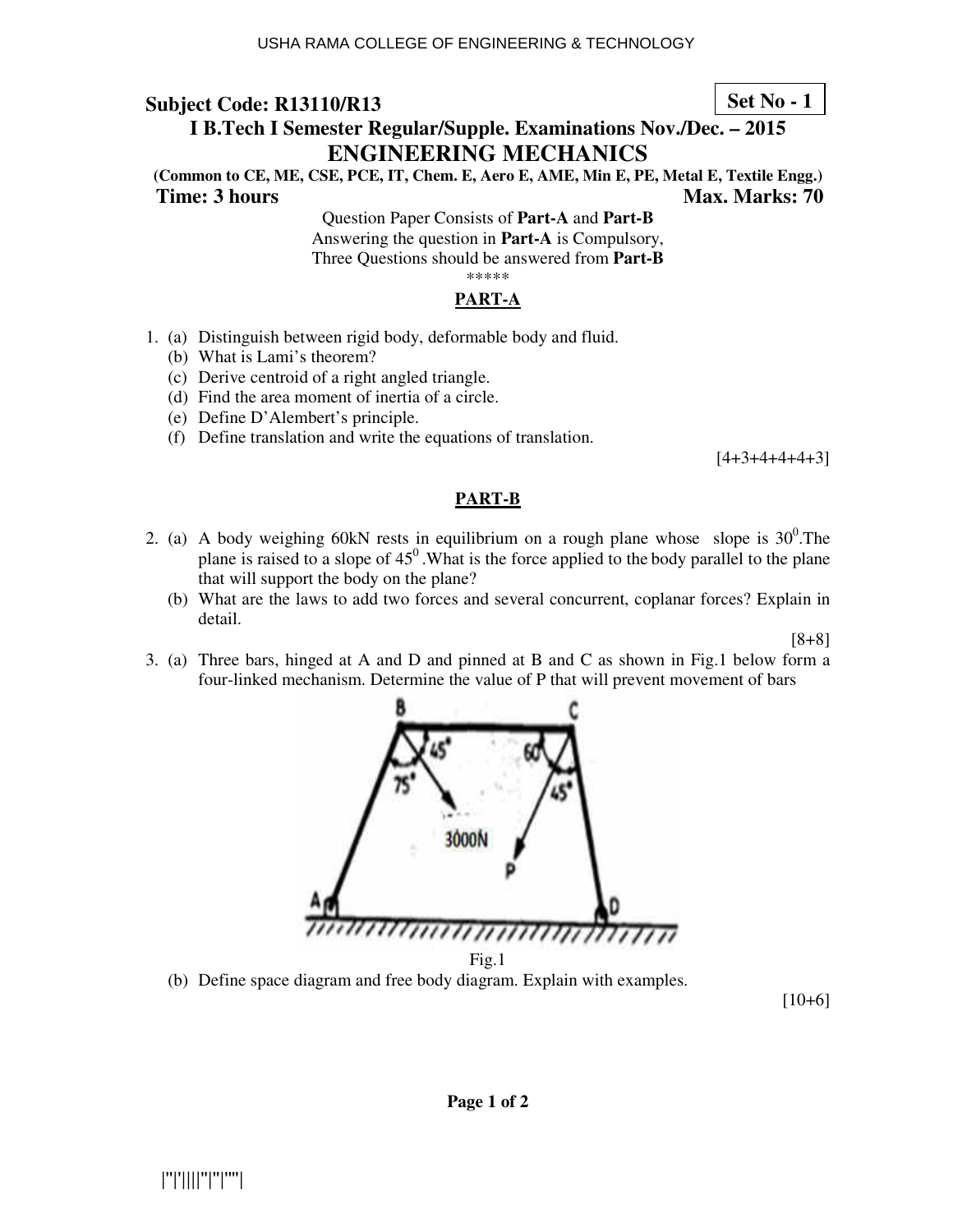#### USHA RAMA COLLEGE OF ENGINEERING & TECHNOLOGY

### **Subject Code: R13110/R13**

### **Set No - 1**

4. Find the centroid of the following composite figure.2 given below





[16]

 $[10+6]$ 

- 5. (a) State and prove the transfer theorem of mass moment of inertia.
	- (b) What is moment of inertia? Distinguish between area moment of inertia, polar moment of inertia and mass moment of inertia.
- 6. (a) What are different types of motion of rigid body?
	- (b) An object falls from rest from an unknown height. In the last second of its motion the object travels a distance of 50m. If  $g = 9.8$  m/s<sup>2</sup> determine (i) height from which the object falls and (ii) total time taken by the object in falling. [8+8]
- 7. (a) What do you understand by potential energy and kinetic energy of a body?
	- (b) Derive impulse momentum equation.

[8+8]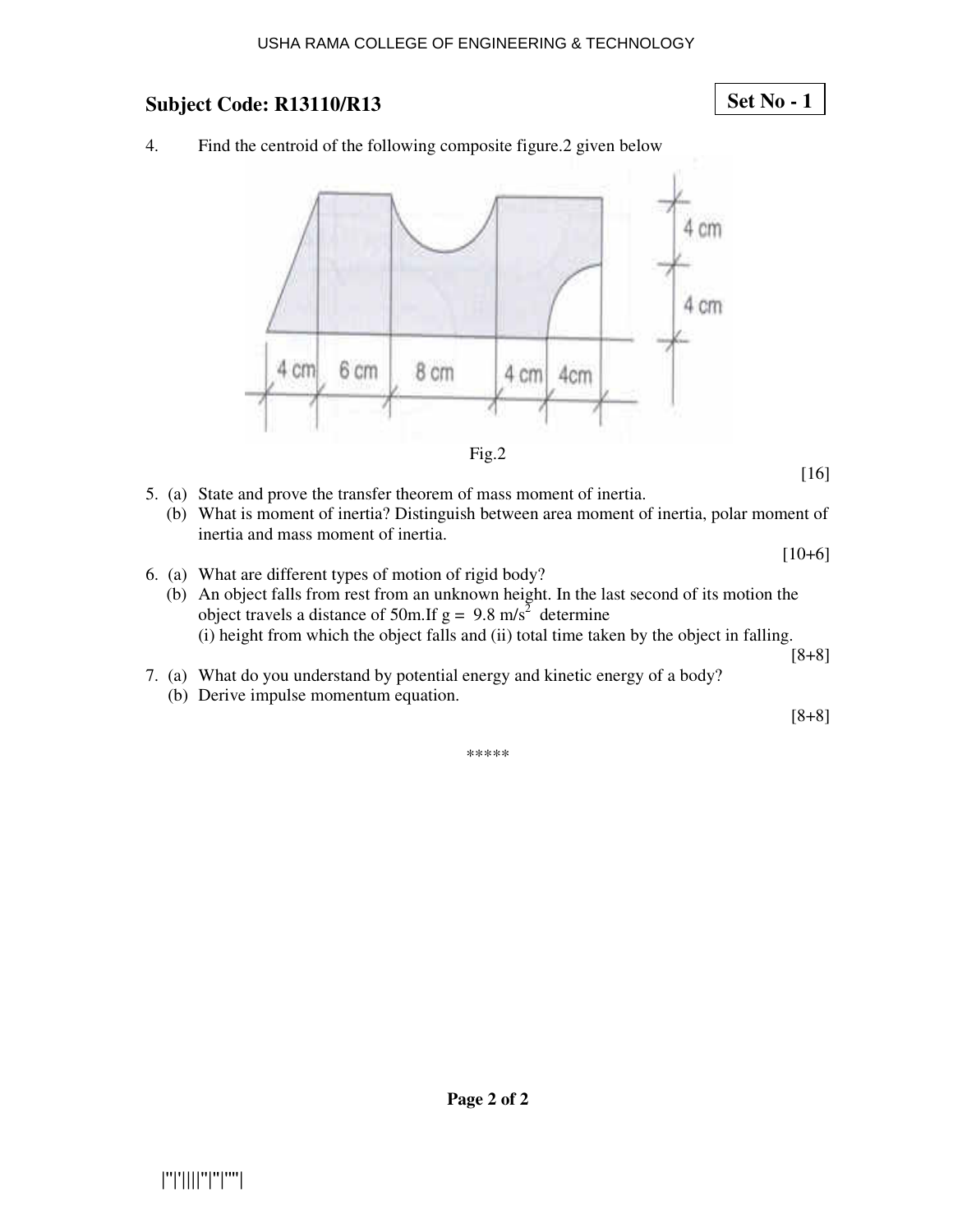### **Set No - 2**

## **I B.Tech I Semester Regular/Supple. Examinations Nov./Dec. – 2015 ENGINEERING MECHANICS**

**(Common to CE, ME, CSE, PCE, IT, Chem. E, Aero E, AME, Min E, PE, Metal E, Textile Engg.) Time: 3 hours** Max. Marks: 70

> Question Paper Consists of **Part-A** and **Part-B** Answering the question in **Part-A** is Compulsory, Three Questions should be answered from **Part-B** \*\*\*\*\*

## **PART-A**

- 1. (a) Define moment of couple.
	- (b) What is Varignon's theorem?
	- (c) Derive centroid of a quarter circle.
	- (d) Find the area moment of inertia of a triangle.
	- (e) Differentiate between curvilinear motion and rectilinear motion.
	- (f) Define work and energy.

[3+4+4+4+4+3]

#### **PART-B**

- 2. (a) A body weighing 70kN rests in equilibrium on a rough plane whose slope is  $30^0$ . The plane is raised to a slope of  $45^{\circ}$ . What is the force applied to the body parallel to the plane that will support the body on the plane?
	- (b) State and prove triangular law of forces.

[10+6]



- 4. Find the centroid of the following
	- a) Triangle
	- b) Semi circle
	- c) T- section
	- d) Spandrel

**Page 1 of 2** 

[16]

[16]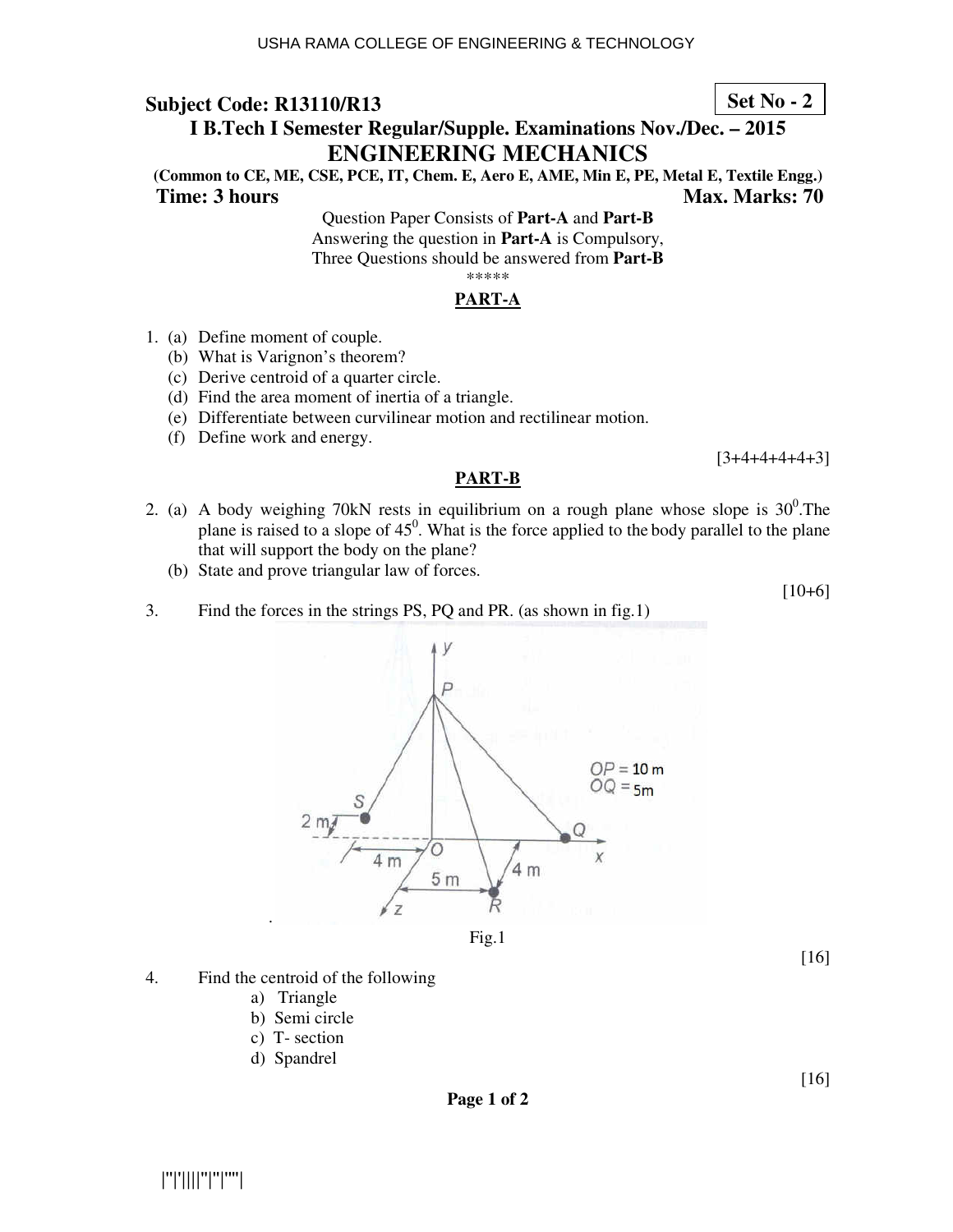#### USHA RAMA COLLEGE OF ENGINEERING & TECHNOLOGY

### **Subject Code: R13110/R13**

5. (a) State and prove the parallel axis theorem. (b) What is mass moment of inertia of a right circular cone?  $[6+10]$ 6. (a) What are different types of motion of rigid body? (b) An object falls from rest from an unknown height. In the last second of its motion the object travels a distance of 60m. If  $g = 9.8$  m/s<sup>2</sup> determine (i) height from which the object falls and (ii) total time taken by the object in falling. [6+10] 7. (a) Derive work energy equation. (b) What is fixed axis rotation of motion and plane motion?

[9+7]

**Set No - 2**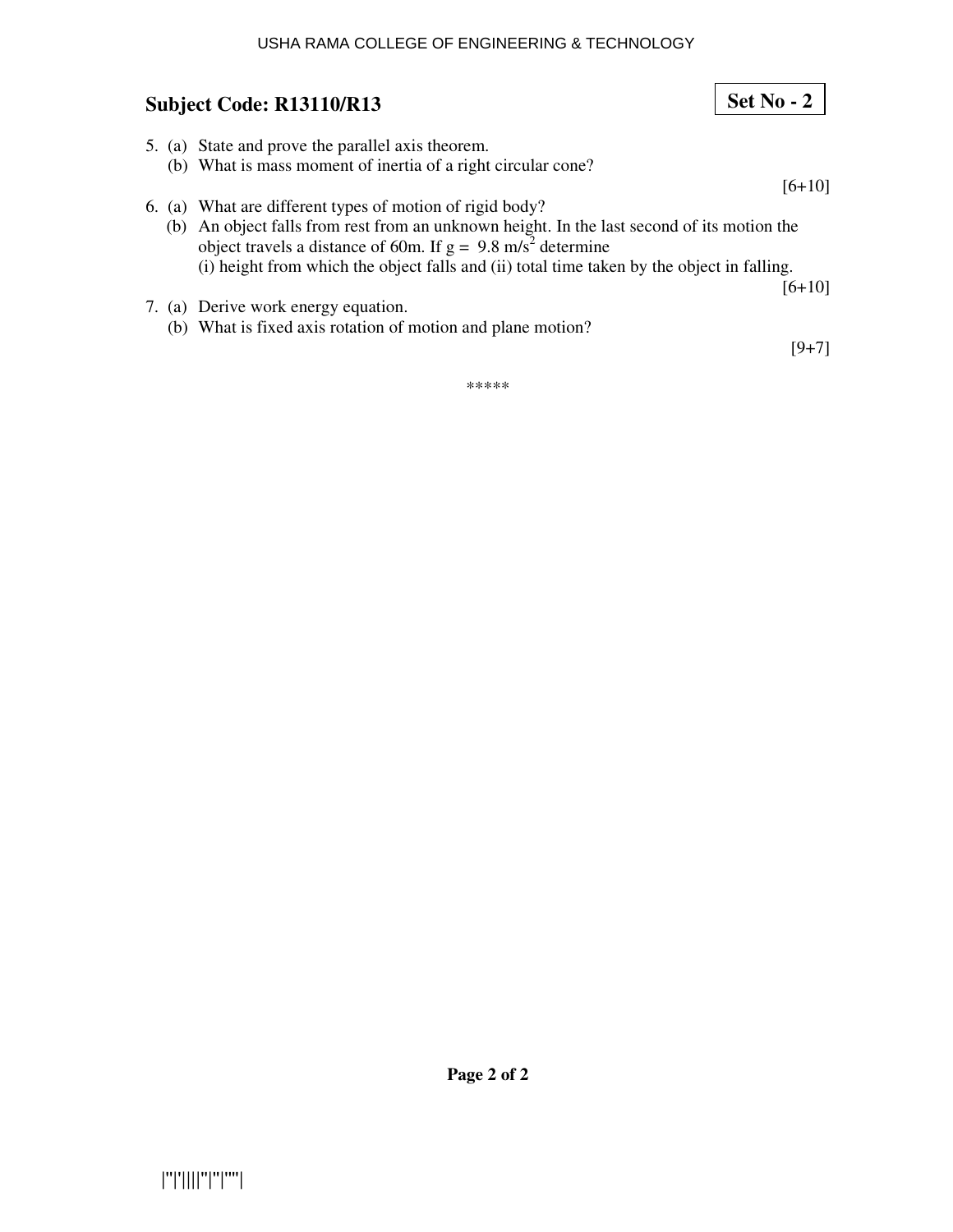#### **Set No - 3**

## **I B.Tech I Semester Regular/Supple. Examinations Nov./Dec. – 2015 ENGINEERING MECHANICS**

**(Common to CE, ME, CSE, PCE, IT, Chem. E, Aero E, AME, Min E, PE, Metal E, Textile Engg.) Time: 3 hours Max. Marks: 70 Max. Marks: 70** 

> Question Paper Consists of **Part-A** and **Part-B** Answering the question in **Part-A** is Compulsory, Three Questions should be answered from **Part-B** \*\*\*\*\*

#### **PART-A**

- 1. (a) What is limiting friction and impending motion?
	- (b) Derive converse law of triangle of forces.
	- (c) Find the centre of gravity of parallelogram.
	- (d) Find the area moment of inertia of a quarter circle of radius R.
	- (e) Write about fixed axis rotation.
	- (f) State D'Alembert principle.

 $[3+5+4+4+3+3]$ 

#### **PART –B**

2. (a) Two identical rollers, each of weight 90N are supported by an inclined plane and a vertical wall as shown in the fig.1. Determine the reactions at the points of supports A,B and C assuming all the surfaces to be smooth. Also find the reaction forces between the spheres.



Fig.1

(b) Define cone of friction and coefficient of friction.

[10+6]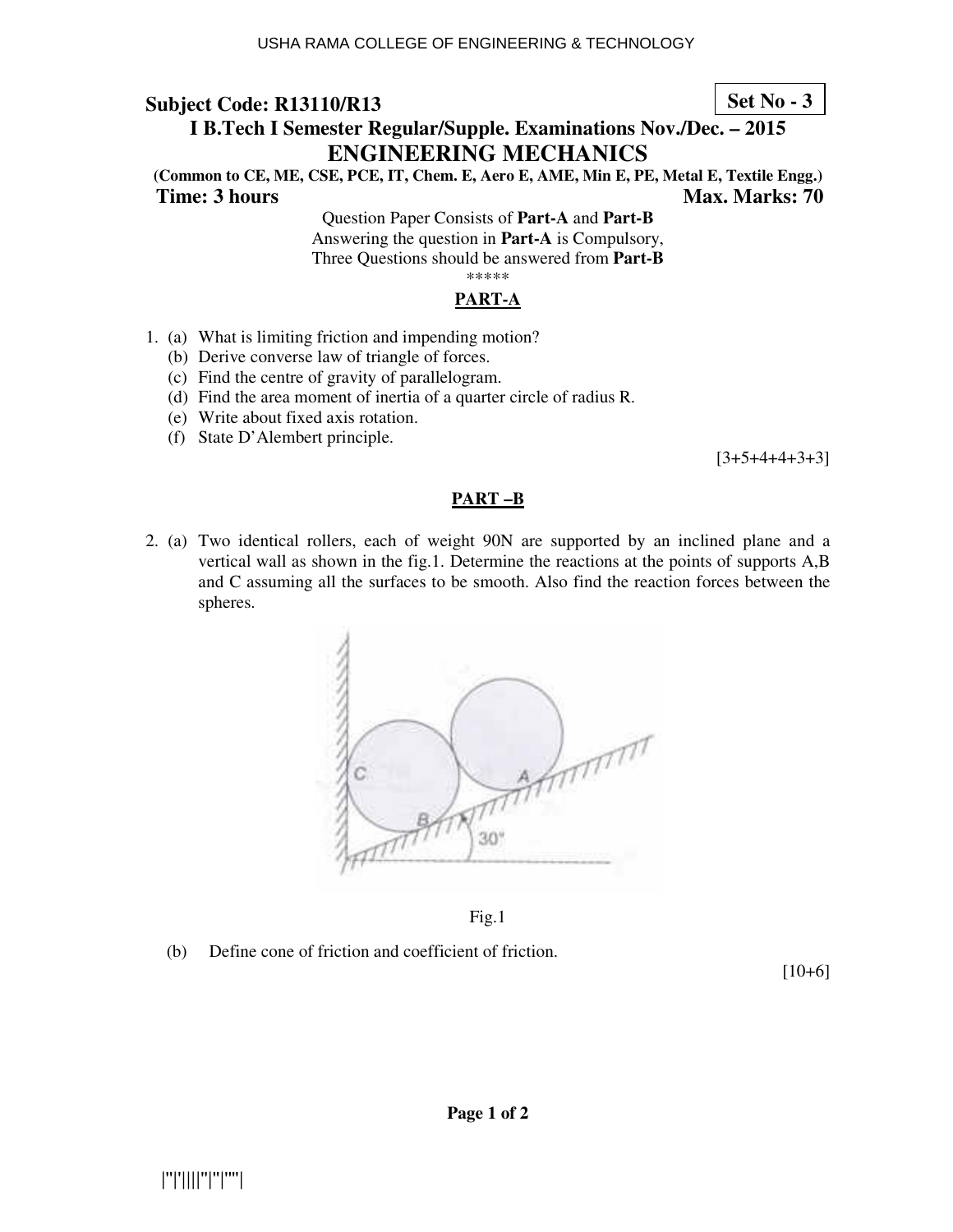### **Set No - 3**

3. Three bars, hinged at A and D and pinned at B and C as shown in Fig.2 below form a four-linked mechanism. Determine the value of P that will prevent movement of bars.



Fig.2

[16]

[8+8]

- 4. (a) State and prove Pappus Theorems I and II.
	- (b) Derive the formula of C.G from first principles.
- 5. (a) Find the area moment of inertia for an area shown in the fig.3



Fig.3

- (b) Find the mass moment of inertia of a thin rod of length L about its centroidal axes
- 6. (a) Distinguish between translation motion and rotational motion. (b) Explain the law of conservation of energy.
- 7. (a) Explain the terms momentum of a body and angular momentum of a body. (b) Explain the work energy principle.

[8+8]

[8+8]

[8+8]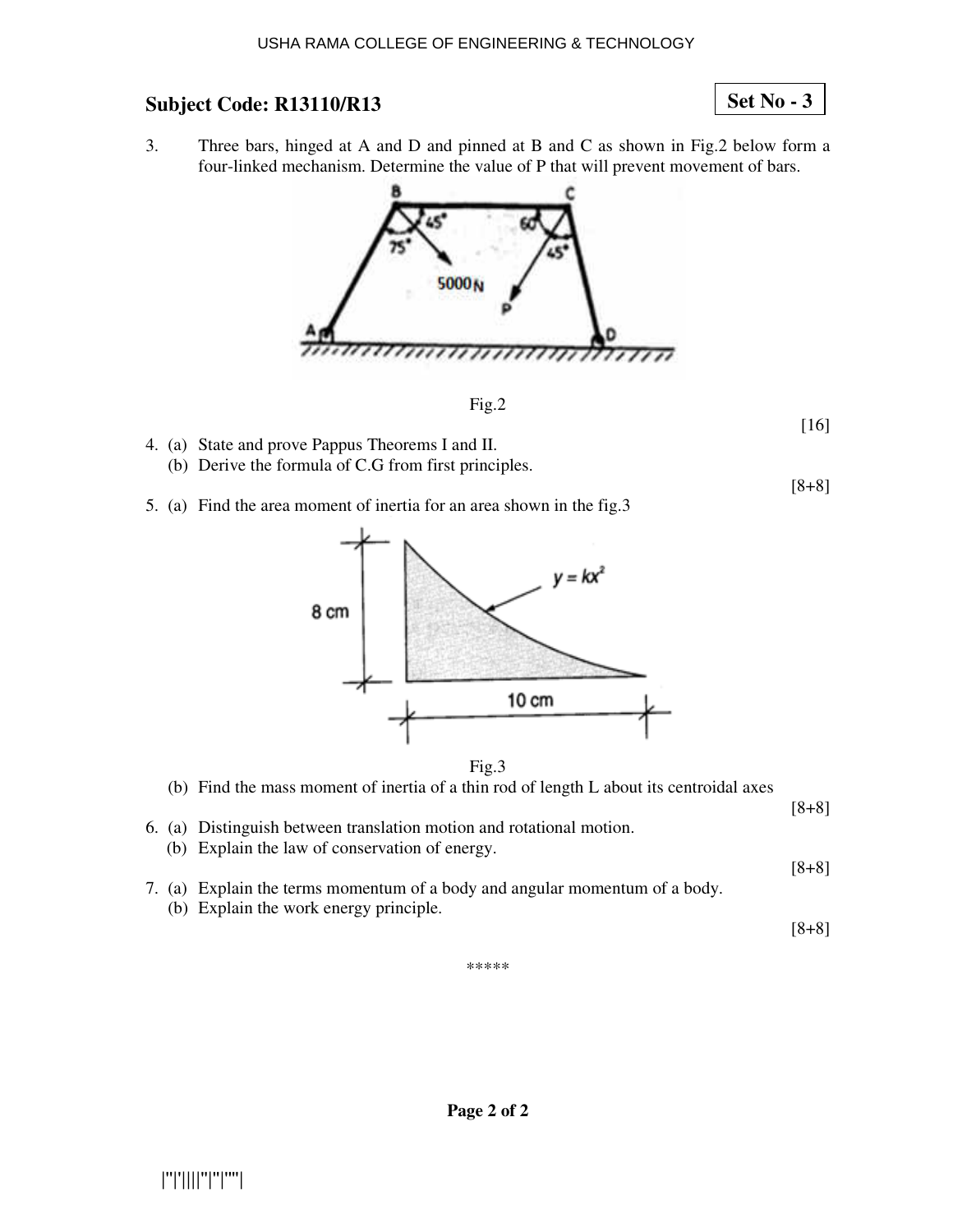#### **Set No - 4**

# **I B.Tech I Semester Regular/Supple. Examinations Nov./Dec. – 2015 ENGINEERING MECHANICS**

**(Common to CE, ME, CSE, PCE, IT, Chem. E, Aero E, AME, Min E, PE, Metal E, Textile Engg.) Time: 3 hours Max. Marks: 70 Max. Marks: 70** 

Question Paper Consists of **Part-A** and **Part-B** Answering the question in **Part-A** is Compulsory, Three Questions should be answered from **Part-B** \*\*\*\*\*

### **PART-A**

- 1. (a) State Coulomb's laws of friction.
	- (b) State the principle of transmissibility of force.
	- (c) Derive the centre of gravity of a semi circle.
	- (d) Find mass moment of inertia of a solid sphere.
	- (e) Define uniform velocity and uniform acceleration.
	- (f) Define coefficient of restitution.

 $[3+4+4+4+4+3]$ 

#### **PART –B**

2. A block weighing 5000N is to be raised by means of a  $12^0$  wedge as shown in fig.1. Assume  $\mu = 0.3$  for all the surfaces of contact. What is the horizontal force P that should be applied to raise the block? Weight of the wedge is 150N.



Fig.1

[16]

- 3. (a) Discuss the graphical method of finding resultant of coplanar forces.
	- (b) State and prove Lami's theorem.

[8+8]